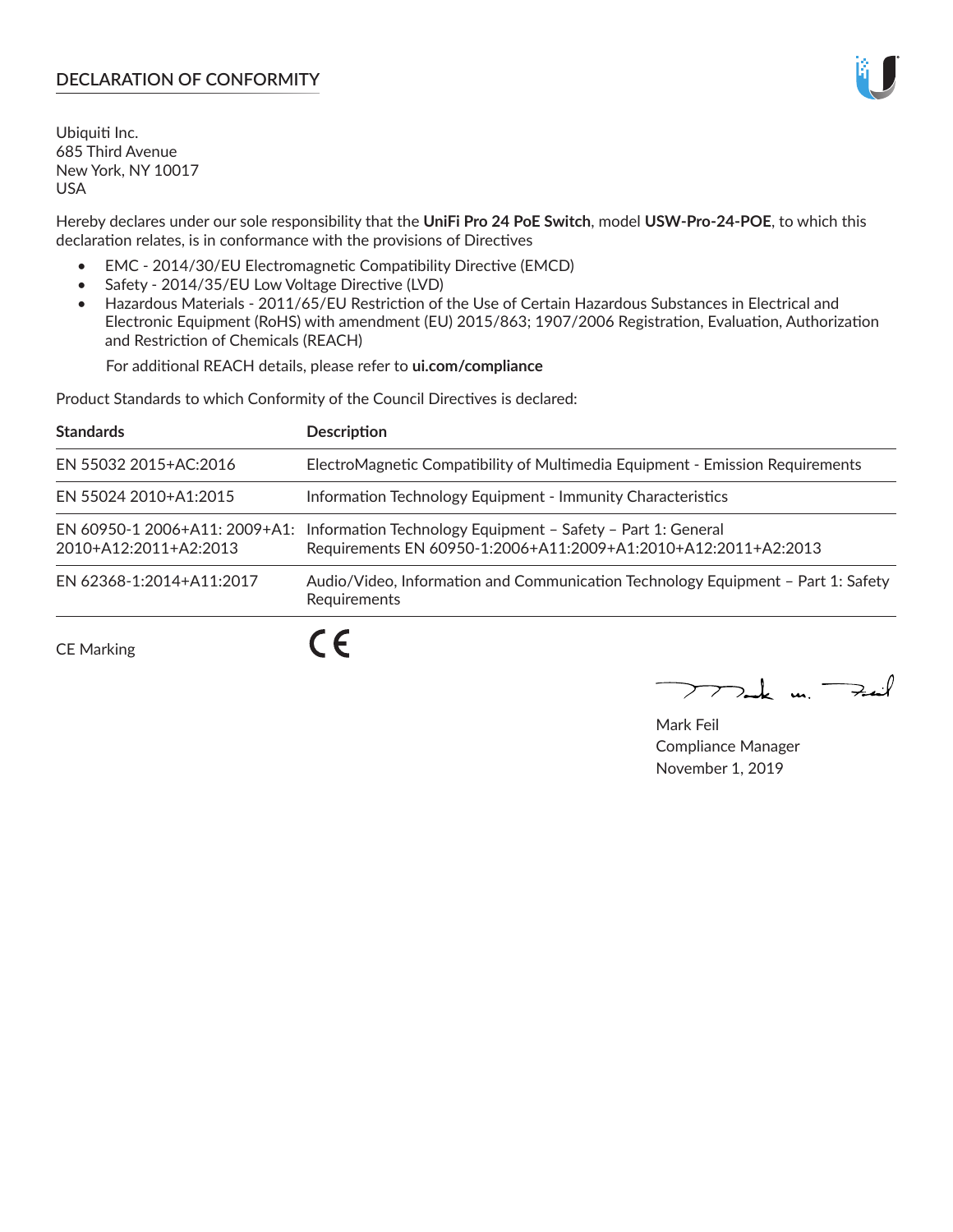# **DECLARATION OF CONFORMITY**



# **български** [Bulgarian]

С настоящото Ubiquiti декларира, че това устройство USW-Pro-24-POE е в съответствие със съществените изисквания и други приложими разпоредби на Директиви 2014/30/ЕС, 2014/35/ЕС.

## **Hrvatski** [Croatian]

Ubiquiti ovim putem izjavljuje da je ovaj uređaj USW-Pro-24-POE sukladan osnovnim zahtjevima i ostalim bitnim odredbama Direktiva 2014/30/EU, 2014/35/EU.

# **Čeština** [Czech]

Ubiquiti tímto prohlašuje, že toto USW-Pro-24-POE zařízení, je ve shodě se základními požadavky a dalšími příslušnými ustanoveními směrnic 2014/30/EU, 2014/35/EU.

## **Dansk** [Danish]

Hermed, Ubiquiti, erklærer at denne USW-Pro-24-POE enhed, er i overensstemmelse med de væsentlige krav og øvrige relevante krav i direktiver 2014/30/EU, 2014/35/EU.

## **Nederlands** [Dutch]

Hierbij verklaart Ubiquiti, dat deze USW-Pro-24-POE apparaat, in overeenstemming is met de essentiële eisen en de andere relevante bepalingen van richtlijnen 2014/30/EU, 2014/35/EU.

## **English**

Hereby, Ubiquiti, declares that this USW-Pro-24-POE device, is in compliance with the essential requirements and other relevant provisions of Directives 2014/30/EU, 2014/35/EU.

## **Eesti keel** [Estonian]

Käesolevaga Ubiquiti kinnitab, et antud USW-Pro-24-POE seade, on vastavus olulistele nõuetele ja teistele asjakohastele sätetele direktiivide 2014/30/EL, 2014/35/EL.

## **Suomi** [Finnish]

Täten Ubiquiti vakuuttaa, että tämä USW-Pro-24-POE laite, on yhdenmukainen olennaisten vaatimusten ja muiden sitä koskevien direktiivien 2014/30/EU, 2014/35/EU.

# **Français** [French]

Par la présente Ubiquiti déclare que l'appareil USW-Pro-24-POE, est conforme aux exigences essentielles et aux autres dispositions pertinentes des directives 2014/30/UE, 2014/35/UE.

# **Deutsch** [German]

Hiermit erklärt Ubiquiti, dass sich dieses USW-Pro-24-POE Gerät, in Übereinstimmung mit den grundlegenden Anforderungen und den anderen relevanten Vorschriften der Richtlinien 2014/30/EU, 2014/35/EU befindet.

## **Ελληνικά** [Greek]

Δια του παρόντος, Ubiquiti, δηλώνει ότι αυτή η συσκευή USW-Pro-24-POE, είναι σε συμμόρφωση με τις βασικές απαιτήσεις και τις λοιπές σχετικές διατάξεις των οδηγιών 2014/30/EE, 2014/35/EE.

## **Magyar** [Hungarian]

Ezennel Ubiquiti kijelenti, hogy ez a USW-Pro-24-POE készülék megfelel az alapvető követelményeknek és más vonatkozó 2014/30/EU, 2014/35/EU irányelvek rendelkezéseit.

## **Íslenska** [Icelandic]

Hér, Ubiquiti, því yfir að þetta USW-Pro-24-POE tæki er í samræmi við grunnkröfur og önnur viðeigandi ákvæði tilskipana 2014/30/ESB, 2014/35/ESB.

## **Italiano** [Italian]

Con la presente, Ubiquiti, dichiara che questo dispositivo USW-Pro-24-POE, è conforme ai requisiti essenziali ed alle altre disposizioni pertinenti delle direttive 2014/30/UE, 2014/35/UE.